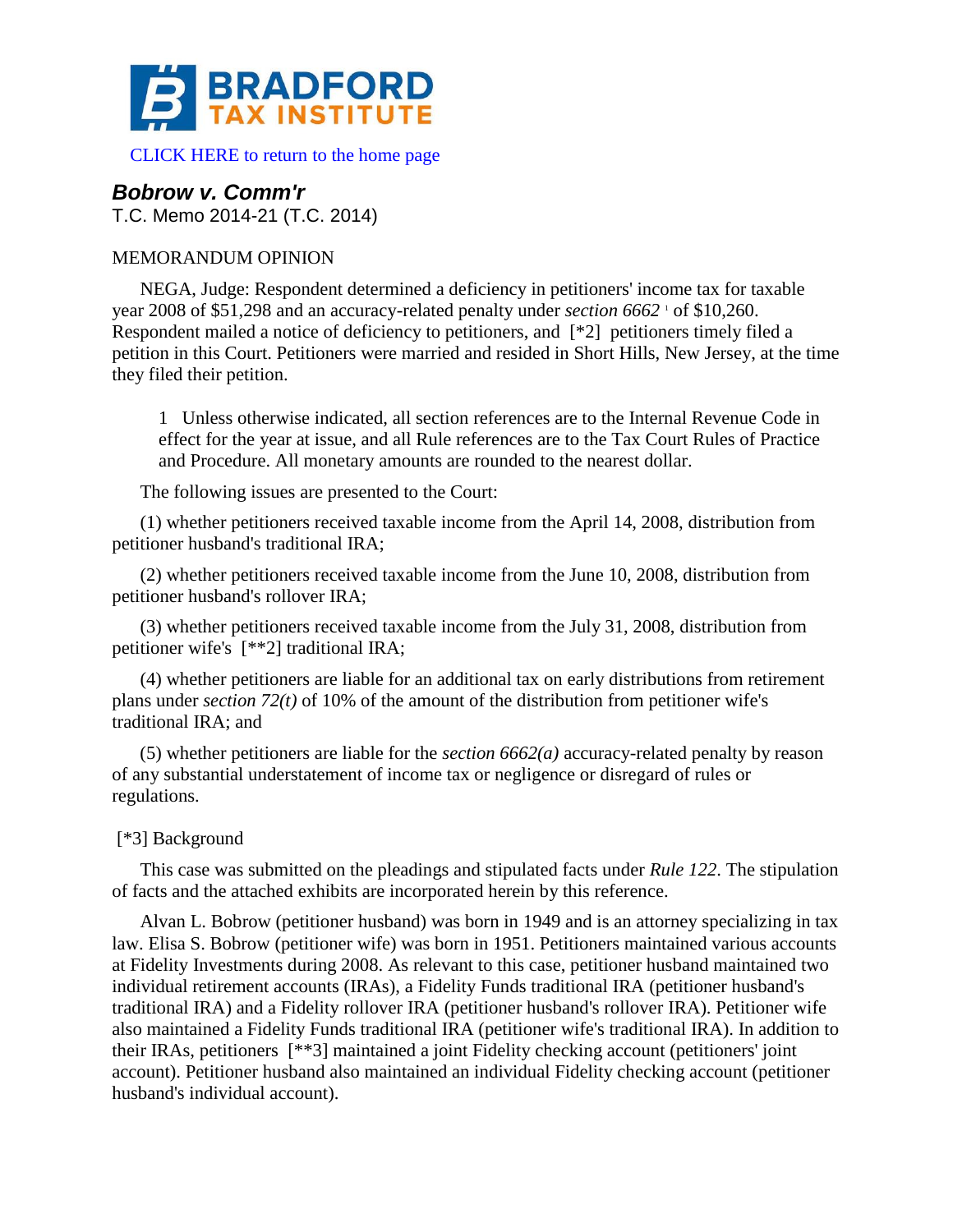On April 14, 2008, petitioner husband requested and received two distributions from petitioner husband's traditional IRA in the combined amount of \$65,064. On June 6, 2008, petitioner husband requested and received a \$65,064 distribution from petitioner husband's rollover IRA. On June 10, 2008, petitioner husband transferred \$65,064 from petitioner husband's individual account to [\*4] petitioner husband's traditional IRA. On July 31, 2008, petitioner wife requested and received a \$65,064 distribution from petitioner wife's traditional IRA. On August 4, 2008, petitioners transferred \$65,064 from petitioners' joint account to petitioner husband's rollover IRA. On September 30, 2008, petitioner wife transferred \$40,000 from petitioners' joint account to petitioner wife's traditional IRA.

Petitioners and respondent dispute the effective date and amount of the repayment to petitioner wife's traditional IRA. Respondent asserts that the repayment was only a partial repayment of funds totaling \$40,000 and [\*\*4] that these funds were not repaid within 60 days. Petitioners assert that the full amount of the \$65,064 early distribution from petitioner wife's traditional IRA was effectively repaid within 60 days because petitioner wife requested that Fidelity transfer \$65,064 from petitioners' joint account to petitioner wife's traditional IRA at some time before September 30, 2008. Petitioners have not presented any evidence to show that the full amount of \$65,064 was transferred to petitioner wife's traditional IRA before September 30, 2008. A Fidelity Investment Report for petitioner wife's traditional IRA shows that two checks totaling \$40,000 were received and deposited into petitioner wife's traditional IRA on September 30, 2008. Petitioners have not provided any evidence that (1) they requested a  $[^*5]$ transfer of \$65,064 from Fidelity before September 30, 2008, or (2) the delayed underpayment of \$40,000 was due to Fidelity's error.

Petitioners and respondent characterize the foregoing distributions and repayments very differently. Petitioners characterize the distributions and repayments as three sets of two transactions, each involving a distribution from an IRA followed by a qualified repayment [\*\*5] of those funds. The following table summarizes petitioners' characterization of the 2008 transactions:

|               | Distribution                | Repayment                                          |
|---------------|-----------------------------|----------------------------------------------------|
| Transaction 1 | Apr. 14, 2008, distribution | June 10, 2008, qualified repayment from            |
|               | from petitioner husband's   | petitioner husband's individual account to         |
|               | traditional IRA             | petitioner husband's traditional IRA               |
| Transaction 2 | June 6, 2008, distribution  | Aug. 4, 2008, qualified repayment from             |
|               | from petitioner husband's   | petitioners' joint account to petitioner husband's |
|               | rollover IRA                | rollover IRA                                       |
| Transaction 3 | July 31, 2008, distribution | Pre-Sep. 30, 2008, qualified repayment from        |
|               | from petitioner wife's      | petitioners' joint account to petitioner wife's    |
|               | traditional IRA             | traditional IRA                                    |

Respondent disputes petitioners' characterization of the distributions and repayments and characterizes them as follows: [\*6]

| $-$           | Distribution         | Repayment                                                                      |
|---------------|----------------------|--------------------------------------------------------------------------------|
| Transaction 1 | Apr. 14, 2008,       | No repayment or Aug. 4, 2008, unqualified repayment                            |
|               | distribution from    | from petitioners' joint account to petitioner husband's                        |
|               | petitioner husband's | Rollover $\text{IRA}^1$                                                        |
|               | traditional IRA      |                                                                                |
| Transaction 2 |                      | June 6, 2008, distribution June 10, 2008, qualified repayment from petitioner  |
|               |                      | from petitioner husband's husband's individual account to petitioner husband's |
|               | rollover IRA         | traditional IRA                                                                |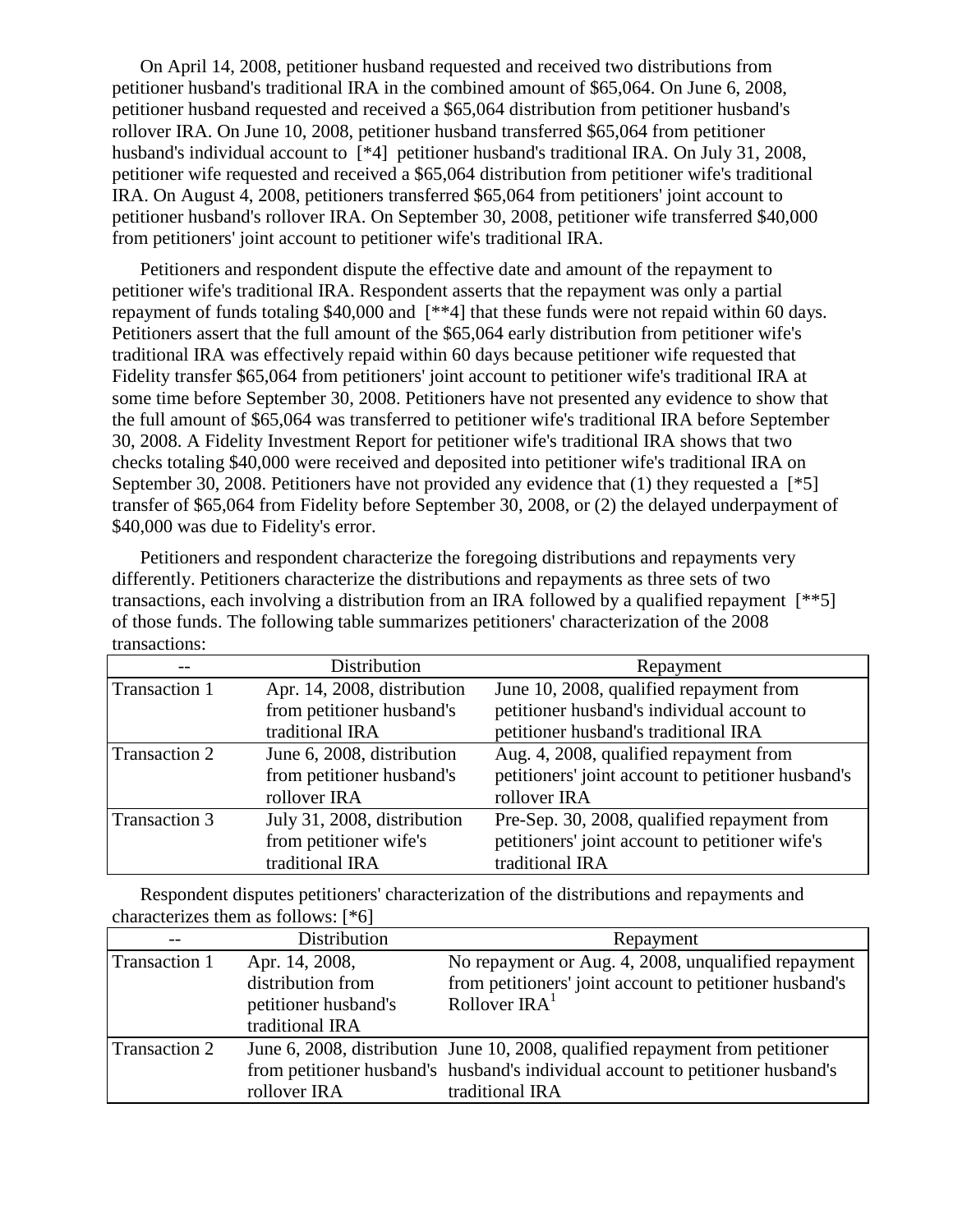| $- -$                | Distribution      | Repayment                                                   |
|----------------------|-------------------|-------------------------------------------------------------|
| <b>Transaction 3</b> | July 31, 2008,    | Sep. 30, 2008, unqualified partial repayment from           |
|                      | distribution from | petitioners' joint account to petitioner wife's traditional |
|                      | petitioner wife's | <b>IRA</b>                                                  |
|                      | traditional IRA   |                                                             |

<sup>1</sup>Respondent  $[**6]$  first argued on opening brief that there was no repayment of the Apr. 14, 2008, distribution, but later argued on reply brief that there was a repayment of that distribution on Aug. 4, 2008, that was not a qualified rollover contribution because the repayment was made within one year of the June 6, 2008, distribution. Respondent asserts that the June 6, 2008, distribution was a valid nontaxable rollover contribution under *sec. 408(d)(3)(A)* and the Apr. 14, 2008, distribution is invalid under the *sec. 408(d)(3)(B)* limitation.

## Discussion

#### I. Burden of Proof

Respondent's determination as to petitioners' tax liability is presumed correct, and petitioners bear the burden of proving otherwise. See *Rule 142(a)*; *Welch v. Helvering, 290 U.S. 111, 115, 54 S. Ct. 8, 78 L. Ed. 212, 1933-2 C.B. 112 (1933)*. *Section 61(a)* generally requires [\*7] taxpayers to include in gross income all income from whatever source derived. Exclusions from income are to be narrowly construed. *Commissioner v. Schleier, 515 U.S. 323, 328, 115 S. Ct. 2159, 132 L. Ed. 2d 294 (1995)*. Deductions are a matter of legislative grace. *Deputy v. du Pont, 308 U.S. 488, 493, 60 S. Ct. 363, 84 L. Ed. 416, 1940-1 C.B. 118 (1940)*; *New Colonial Ice Co. v. Helvering, 292 U.S. 435, 440, 54 S. Ct. 788, 78 L. Ed. 1348, 1934-1 C.B. 194 (1934)*. Taxpayers must comply with specific requirements for any deductions claimed. [\*\*7] See *INDOPCO, Inc. v. Commissioner, 503 U.S. 79, 84, 112 S. Ct. 1039, 117 L. Ed. 2d 226 (1992)*; *New Colonial Ice Co. v. Helvering, 292 U.S. at 440*. Taxpayers must also maintain adequate records to substantiate the amounts of any credits and deductions. *Sec. 6001*; *sec. 1.6001-1(a), Income Tax Regs.*

## II. Rollover Contributions

*Section 408(d)* governs distributions from qualified retirement plans. Generally, *section*   $408(d)(1)$  provides that any amount distributed from an individual retirement plan<sup>2</sup> is includible in gross income by the payee or distributee. *Section 408(d)(3)(A)* allows a payee or distributee of an IRA distribution to exclude from gross income any amount paid or distributed from an IRA if the entire amount is subsequently paid into a qualifying IRA, individual [\*8] retirement annuity, or retirement plan not later than the 60th day after the day on which the payee or distributee receives the distribution. *Sec. 408(d)(3)(A)(i)* and *(ii)*; see also *Schoof v. Commissioner, 110 T.C. 1, 7 (1998)*. Such distributions and repayments are commonly referred to as "rollover contributions". *Sec. 408(d)(3)*. Taxpayers may also make partial rollover contributions of less than the full amount of a distribution from an IRA if any portion [\*\*8] of those funds is paid into a qualifying retirement plan not later than the 60th day after the day of receipt of the distribution. *Sec. 408(d)(3)(D)*.

2 *Sec. 408(d)(3)* governs distributions from IRAs and individual retirement annuities. We use "IRA" throughout to refer to petitioners' IRAs, though the term would be equally applicable to individual retirement annuities if petitioners had any such annuities.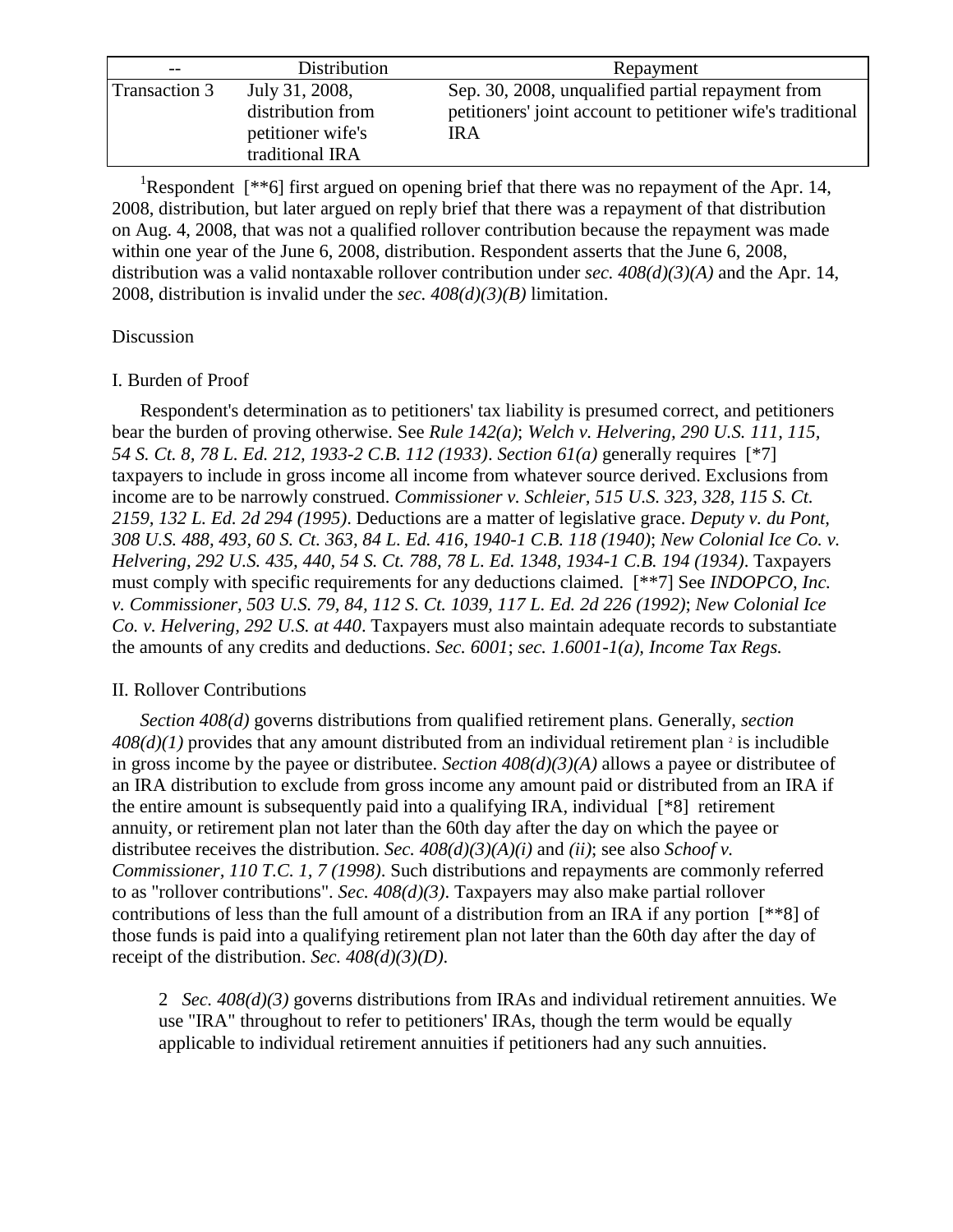*Section 408(d)(3)(B)* limits a taxpayer from performing more than one nontaxable rollover in a one-year period with regard to IRAs and individual retirement annuities. Specifically, *section 408(d)(3)(B)* provides:

 This paragraph [regarding tax-free rollovers] does not apply to any amount described in subparagraph (A)(i) received by an individual from an individual retirement account or individual retirement annuity if at any time during the 1-year period ending on the day of such receipt such individual received any other amount described in that subparagraph from an individual retirement account or an individual retirement annuity which was not includible in his gross income because of the application of this paragraph.

The reference to "any amount described in *subparagraph*  $(A)(i)$ " refers [\*\*9] to any amount characterized as a nontaxable rollover contribution by virtue of that amount's being repaid into a qualified plan within 60 days of distribution from an [\*9] IRA or individual retirement annuity. The one-year limitation period begins on the date on which a taxpayer withdraws funds from an IRA or individual retirement annuity and has no relation to the calendar year. Thus, for example, a taxpayer may not make a nontaxable rollover on December 31 in one calendar year and make another nontaxable rollover on January 1 in the next calendar year.

#### III. April 14 and June 6, 2008, Distributions

Petitioners assert that the *section 408(d)(3)(B)* limitation is specific to each IRA maintained by a taxpayer and does not apply across all of a taxpayer's IRAs. Therefore, petitioners argue that *section 408(d)(3)(B)* does not bar nontaxable treatment of the distributions made from petitioner husband's traditional IRA and petitioner husband's rollover IRA. Petitioners do not cite any supporting caselaw or statutes that would support their position. Instead, petitioners cite *Tech. Adv. Mem. 9010007 (Dec. 14, 1989)*<sup>3</sup> and *Zaklama v. Comm'r, T.C. Memo 2012-346* for the position that a taxpayer's [\*\*10] use of funds between the time he takes a distribution from an IRA and the time he makes a repayment of the funds is irrelevant to determining whether the transaction qualifies as a rollover [\*10] contribution. While we agree with petitioners that the use of funds is irrelevant where the funds include only money and no other distinguishable property, neither *Tech. Adv. Mem. 9010007* nor Zaklama bears any relevance to petitioners' argument that a taxpayer may make more than one tax-free rollover contribution per year.

3 Even if *Tech. Adv. Mem. 9010007 (Dec. 14, 1989)*, supported petitioners' argument regarding the taxable nature of both distributions, technical advice memoranda may not be used or cited as precedent and are afforded little weight in this Court. See *sec. 6110(k)(3)*; *Textron Inc. v. Commissioner, 115 T.C. 104, 112 n.12 (2000)*, rev'd on other grounds, *336 F.3d 26 (1st Cir. 2003)*.

Respondent asserts that *Martin v. Commissioner, T.C. Memo. 1992-331, 63 T.C.M. (CCH) 3122 (1992) (Martin I)*, aff'd, *987 F.2d 770 (5th Cir. 1993)*, and *Martin v. Commissioner, T.C.*  Memo. 1994-213 (Martin III), govern this case.<sup>4</sup> In the Martin cases, the taxpayer withdrew funds from an IRA (IRA 1) and deposited [\*\*11] them into a second IRA (IRA 2). *Martin I, 63 T.C.M. (CCH) at 3122-3123*.

4 Respondent first raised the Martin cases in his reply brief, a courtesy copy of which respondent provided to petitioners several days before the due date for the parties' filings.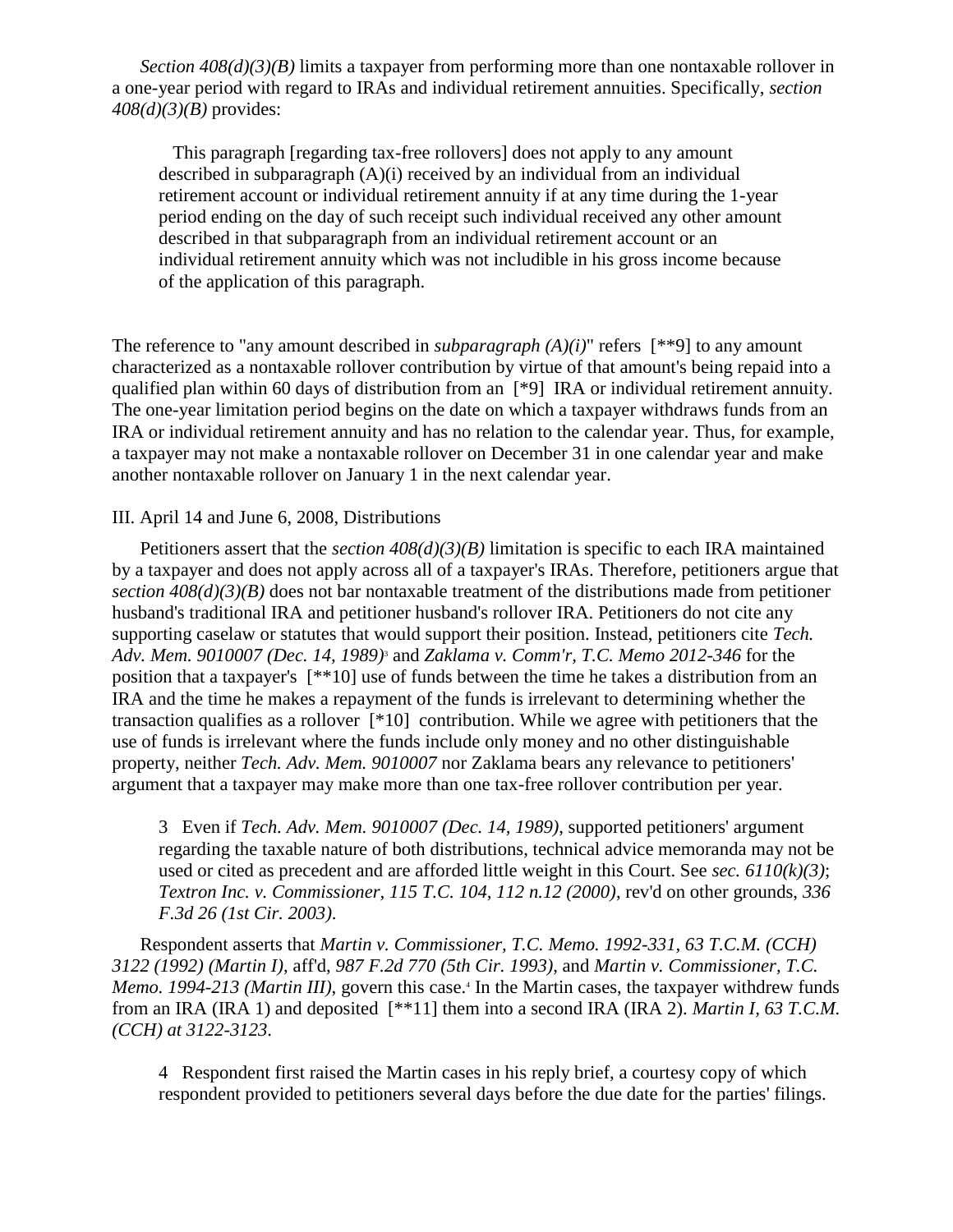In their reply brief petitioners objected to the introduction of the theory, based on the Martin cases, that the *sec. 408(d)(3)(A)(i)* rollover exemption can be used only once during any one-year period. Petitioners argued that respondent had waived this argument by failing to raise it in his opening brief. Petitioners concurrently filed with their reply brief a motion for leave to file sur-reply to respondent's reply brief. In their sur-reply petitioners again objected to respondent's argument based on the Martin cases and argued that *Rule 151* prohibits a party from raising new, alternative arguments in its reply brief.

Respondent is not barred from relying on the Martin cases, nor do these cases constitute a new matter affecting the allocation of the burden of proof under *Rule 142*. These cases merely clarify and develop respondent's prior determination that one of petitioner husband's IRA distributions is taxable. Further, respondent's [\*\*12] reliance on the Martin cases does not alter the original deficiency or require the presentation of different evidence.

[\*11] Within one year of the first withdrawal, the taxpayer made two separate withdrawals from IRA 2 and redeposited those funds into IRA 2. *Id. at 3123*. This Court held that the two later withdrawals from IRA 2 were not eligible to be nontaxable rollovers because *section 408(d)(3)(B)* limits taxpayers to one nontaxable rollover per year: "*Section 408(d)(3)(B)* provides that the *section 408(d)(3)(A)(i)* rollover exemption can only be used once during any 1-year period. Thus, all subsequent distributions received during the year are taxable under *section 408(d)(1)*." Id. Since the taxpayer in the Martin cases had used the *section 408(d)(3)(A)(i)* rollover exemption when he transferred funds from IRA 1 to IRA 2, he could not avail himself of the exemption when he subsequently withdrew funds from IRA 2.

Petitioners disagree with respondent's interpretation of the Martin cases. Petitioners argue that Martin I and Martin III apply only to the situation where a taxpayer takes multiple distributions from one IRA and not to the present situation in which petitioner husband took a single [\*\*13] distribution from each IRA he maintained. Essentially, petitioners argue that *section 408(d)(3)(B)* prohibits taxpayers only from taking multiple distributions from the same IRA within one year. As petitioners interpret *section 408(d)(3)(B)*, a taxpayer may elect the  $[*12]$  *section 408(d)(3)(A)(i)* exemption yearly with regard to each IRA he or she maintains.

Petitioners' interpretation is incorrect and not in line with this Court's previous opinions regarding *section 408(d)(3)(B)*, the plain language of *section 408(d)(3)(B)*, or the legislative history of *section 408*. See *Martin v. Commissioner, T.C. Memo. 1992-331*; *Martin v. Commissioner, T.C. Memo. 1994-213*; see also *Bhattacharyya v. Commissioner, T.C. Memo. 2007-19* ("Exclusion of a rollover from one IRA to another can only be made by an individual once during any 1-year period.").

The plain language of *section 408(d)(3)(B)* limits the frequency with which a taxpayer may elect to make a nontaxable rollover contribution. By its terms, the one-year limitation laid out in *section 408(d)(3)(B)* is not specific to any single IRA maintained by an individual but instead applies to all IRAs maintained by a taxpayer. *Section*  $408(d)(3)(B)$  speaks in general [\*\*14] terms: An individual may not receive a nontaxable rollover from "an individual retirement account or individual retirement annuity" if that individual has already received a tax-free rollover within the past year from "an individual retirement account or an individual retirement annuity." (Emphasis added.) In other words, a taxpayer who maintains [\*13] multiple IRAs may not make a rollover contribution from each IRA within one year.<sup>5</sup>

5 Taxpayers who maintain more than one IRA may make multiple direct rollovers from the trustee of one IRA to the trustee of another IRA without triggering the *sec.*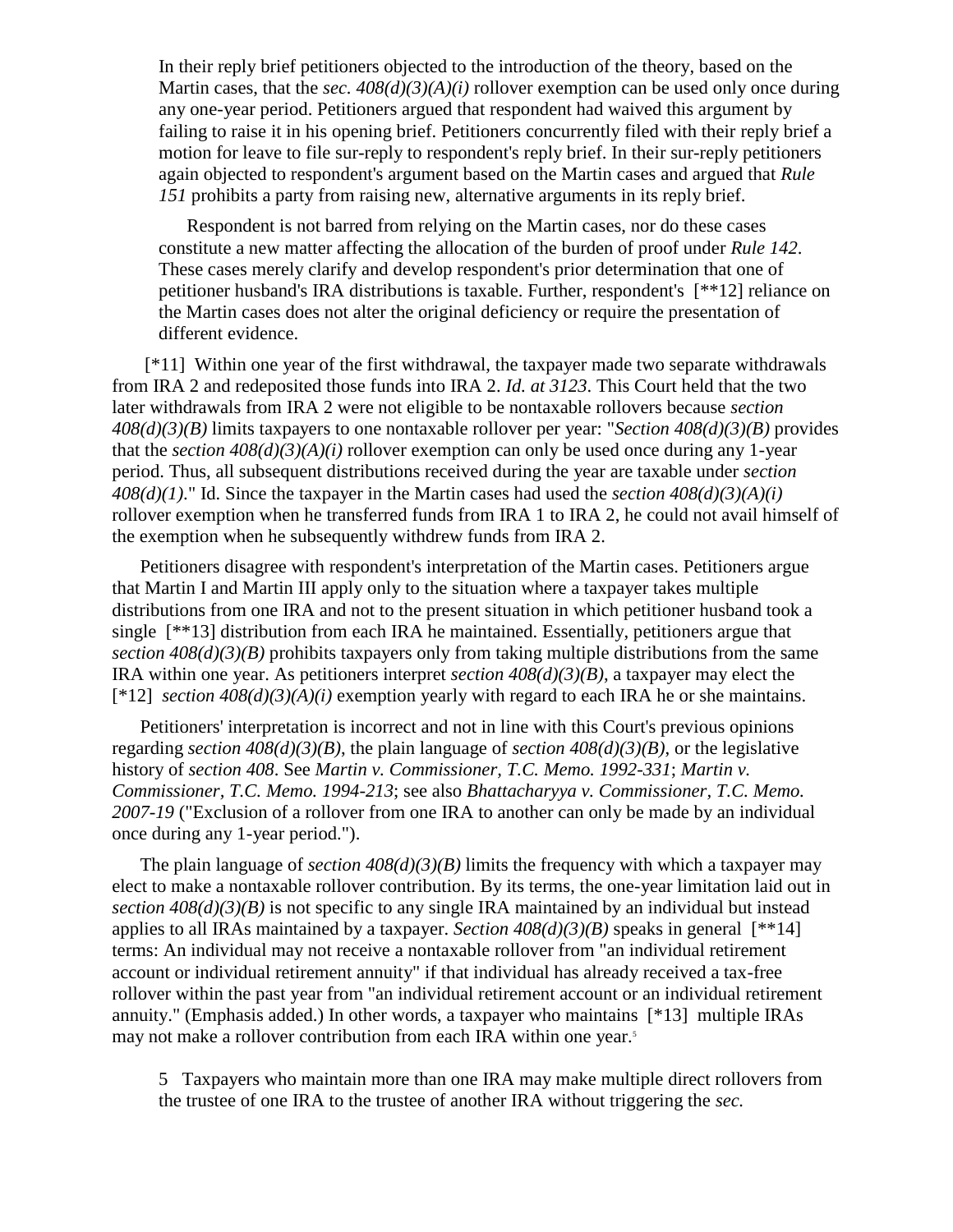*408(d)(3)(B)* limitation. See *Rev. Rul. 78-406, 1978-2 C.B. 157*. Transferring funds directly between trustees does not result in a "distribution" within the meaning of *sec. 408(d)(3)(A)*. Since such funds are not within the direct control and use of the participant, they are not considered to be "rollover contributions". Id.

*Section 408* was enacted as part of the Employee Retirement Income Security Act of 1974, Pub. L. No. 93-406, sec. 2002(b), 88 Stat. at 958. Recognizing that the American workforce had become much more mobile than in previous years, Congress enacted the *section 408(d)(3)(A)* exemption [\*\*15] as a way of providing employees with some measure of flexibility with regard to their retirement planning. However, Congress added the *section 408(d)(3)(B)* limitation as a way to ensure that taxpayers did not take advantage of *section 408(d)(3)(A)* to repeatedly shift nontaxable income in and out of retirement accounts. See, e.g., H.R. Rept. No. 93-779, at 139 (1974), *1974-3 C.B. 244, 382* ("To prevent too much shifting of investments under \* \* \* *[section*   $408(d)(3)(A)(i)$ ], the bill provides that an individual can transfer amounts between [\*14] individual retirement accounts only once every three years.");<sup>6</sup> H.R. Conf. Rept. No. 93-1280, at 342 (1974), *1974-3 C.B. 415, 503* ("Tax-free rollovers between individual retirement accounts may occur only once every three years.").

6 *Sec. 408(d)(3)(B)* originally imposed a three-year limitations period. Congress reduced the limitation from three years to one year in 1978. See Revenue Act of 1978, Pub. L. No. 95-600, sec. 157(h)(2), 92 Stat. at 2808.

As we previously noted, *section 408(d)(3)(B)* applies a one-year waiting period for individuals who have received a nontaxable distribution from "an [\*\*16] individual retirement account or individual retirement annuity". Had Congress intended to allow individuals to take nontaxable distributions from multiple IRAs per year, we believe *section 408(d)(3)(B)* would have been worded differently. Our conclusion is confirmed by the legislative history, which also refers to the limitation as a general limitation that applies across all of a taxpayer's retirement accounts. Accordingly, we conclude, as we have in prior opinions, that the *section 408(d)(3)(B)* limitation applies to all of a taxpayer's retirement accounts. Regardless of how many IRAs he or she maintains, a taxpayer may make only one nontaxable rollover contribution within each oneyear period.

As a result, in the one-year period beginning on April 14, 2008, petitioner husband can have completed only one distribution and repayment as a nontaxable rollover contribution under *section 408(d)(3)(A)(i)*. Any other distribution is [\*15] subject to the limitation in *section 408(d)(3)(B)* and is includible in petitioners' gross income.

Whether a distribution qualifies for rollover treatment under *section 408(d)(3)(A)* can be determined only by reference to the 60-day period within which a taxpayer must [\*\*17] repay the distribution to an eligible retirement account or annuity. Petitioners and respondent agree that the June 10, 2008, transfer to petitioner husband's traditional IRA was made within 60 days of both the April 14, 2008, distribution from petitioner husband's traditional IRA and the June 6, 2008, distribution from petitioner husband's rollover IRA, but they disagree as to which distribution the transfer applies to.<sup>7</sup> <sup>8</sup> When petitioner husband withdrew funds from his rollover IRA on June 6, 2008, the taxable treatment of his April 14, [\*16] 2008, withdrawal from his traditional IRA was still unresolved since he had not yet repaid those funds. However, by recontributing funds on June 10, 2008, to his traditional IRA, petitioner husband satisfied the requirements of *section 408(d)(3)(A)* for a nontaxable rollover contribution, and the April 14, 2008, distribution is therefore not includible in petitioners' gross income. Thus, petitioner husband had already received a nontaxable distribution from his traditional IRA on April 14,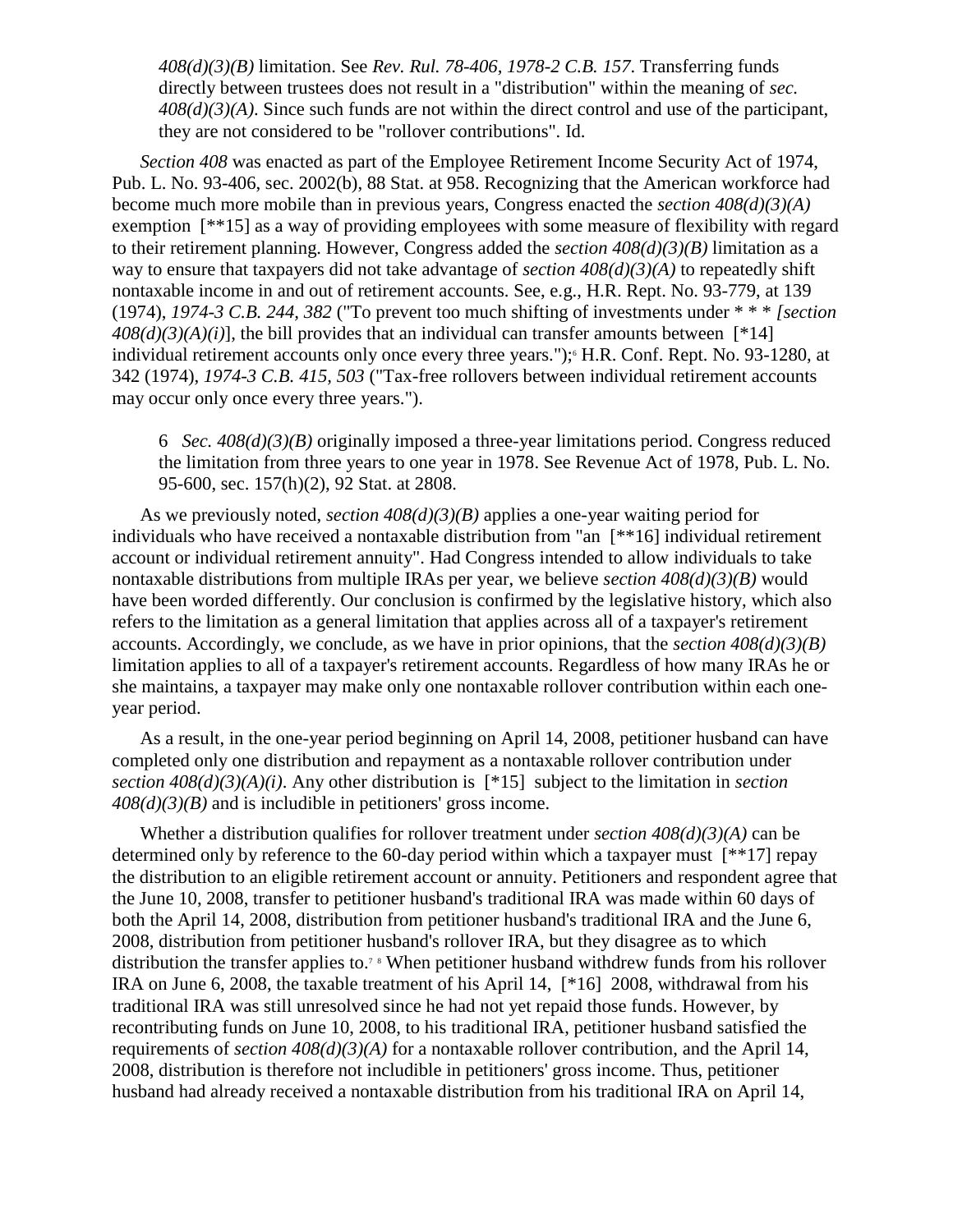2008, when he received a subsequent distribution from his rollover IRA on June 6, 2008. *Section 408(d)(3)(B)* disallows nontaxable treatment for this second distribution [\*\*18] under *section 408(d)(3)(A)*. As a result, the June 6, 2008, distribution from petitioner husband's rollover IRA is fully includible in petitioners' gross income for taxable year 2008.

7 Both petitioners and respondent characterize the April 14, 2008, withdrawals as one singular distribution for purposes of *sec.*  $408(d)(3)(A)$ . It appears petitioner husband requested two separate distributions from his traditional IRA in order to draw from two separate funds within that IRA. We think it would be inappropriate to read the *sec. 408(d)(3)(B)* limitation on multiple distributions so narrowly as to disqualify one of the April 14, 2008, distributions as nontaxable under *sec. 408(d)(3)(A)*. Accordingly, we treat the amounts distributed on April 14, 2008, as one distribution for purposes of *sec. 408(d)(3)(A)*.

8 Since both the April 14, 2008, distribution and the June 6, 2008, distribution totaled \$65,064, it is mathematically irrelevant which distribution receives nontaxable treatment. We nevertheless decide which distribution receives nontaxable treatment because that distribution begins the operative one-year period for purposes of the *sec. 408(d)(3)(B)* annual limitation.

### IV. July [\*\*19] 31, 2008, Distribution

As previously discussed, *section 408(d)(3)(A)* provides for nontaxable treatment of rollover contributions provided that a distribution from a retirement account "is paid into an individual retirement account or individual retirement annuity \* \* \* for the benefit of such individual not later than the 60th day after the day on which he receives the payment or distribution". Respondent puts forth two arguments as to why the July 31, 2008, distribution is ineligible for nontaxable rollover treatment: (1) the funds were not returned to a retirement account  $[^*17]$ maintained for the benefit of petitioner wife, and (2) repayment of funds was not made within 60 days. Respondent asserts that because petitioner wife distributed the funds first to petitioners' joint account and petitioners thereafter transferred \$65,064 from their joint account to petitioner husband's rollover IRA, the July 31, 2008, distribution was paid into an IRA set up for petitioner husband's benefit and not into an IRA set up for petitioner wife's benefit. However, as petitioners point out and we agree, money is fungible, and the use of funds distributed from an IRA during the 60-day period is irrelevant  $[**20]$  to the determination of whether the distribution is a nontaxable rollover contribution. See *Zaklama v. Comm'r, T.C. Memo 2012-346*. Thus, we reject respondent's first argument regarding the July 31, 2008, distribution. However, we sustain respondent's second argument concerning the July 31, 2008, distribution from petitioner wife's traditional IRA. Partial repayment was not made until September 30, 2008. Sixty days after July 31, 2008, is September 29, 2008, and the September 30, 2008, partial repayment was made after the expiration of the 60-day period. Therefore, the July 31, 2008, distribution and September 30, 2008, partial repayment do not meet the strict requirements of *section 408(d)(3)(A)*.

Petitioners do not dispute that the partial repayment of \$40,000 to petitioner wife's traditional IRA was made on September 30, 2008, the 61st day after the [\*18] July 31, 2008, distribution of \$65,064 from petitioner wife's traditional IRA. However, petitioners contend that the entire amount of \$65,064 should be given nontaxable treatment under *section 408(d)(3)(A)* since petitioner wife requested that Fidelity transfer \$65,064 from petitioners' joint account to petitioner wife's traditional [\*\*21] IRA "[s]ometime before September 30, 2008." Petitioners assert that the funds were not repaid within 60 days because of delays by Fidelity. Petitioners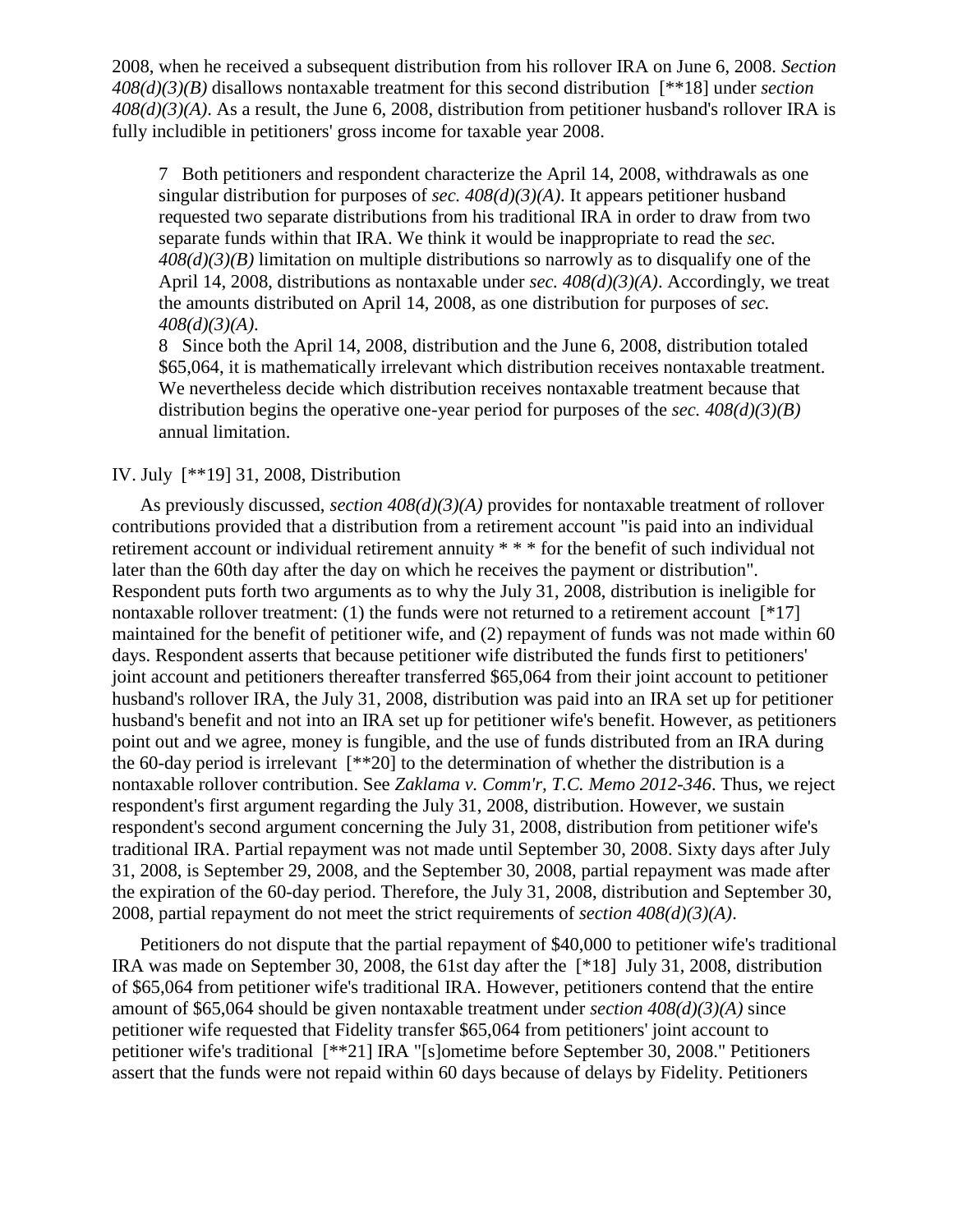have not provided any supporting documentation to evidence that the delay in repayment was due to Fidelity's error.

*Section 408(d)(3)(I)* provides that the 60-day requirement for redepositing funds into an IRA may be waived by the Secretary "where the failure to waive such requirement would be against equity or good conscience, including casualty, disaster, or other events beyond the reasonable control of the individual subject to such requirement."

In *Wood v. Commissioner, 93 T.C. 114 (1989)*, the taxpayer's financial institution made a bookkeeping error that resulted in the taxpayer's rollover contribution's not being transferred to the taxpayer's new IRA within 60 days of the distribution. The taxpayer took every reasonable step to ensure the funds were transferred within 60 days. *Id. at 122*. We held the bookkeeping error should not [\*19] preclude nontaxable treatment because the taxpayer had complied with the substance of the statutory requirements. *Id. at 122-123*.

*Rev. Proc. 2003-16, 2003-1 C.B. 359*, provides guidance to taxpayers seeking [\*\*22] waiver of the 60-day requirement, including two methods by which taxpayers may have the requirement waived. Taxpayers may either (1) apply for a hardship exception or (2) receive automatic approval under certain circumstances. *Rev. Proc. 2003-16*, sec. 3.03, *2003-1 C.B. at 360*, provides in relevant part the following:

 No application to the Service is required if a financial institution receives funds on behalf of a taxpayer prior to the expiration of the 60-day rollover period, the taxpayer follows all procedures required by the financial institution for depositing the funds into an eligible retirement plan within the 60-day period (including giving instructions to deposit the funds into an eligible retirement plan) and, solely due to an error on the part of the financial institution, the funds are not deposited into an eligible retirement plan within the 60-day rollover period. Automatic approval is granted only: (1) if the funds are deposited into an eligible retirement plan within 1 year from the beginning of the 60-day rollover period; and (2) if the financial institution had deposited the funds as instructed, it would have been a valid rollover.

*Rev. Proc. 2003-16*, sec. 3.02, *2003-1 C.B. at 359*, [\*\*23] also allows taxpayers to apply for a hardship exception where the delay in repayment was caused by "errors committed by a financial institution, other than as described in Section 3.03".

[\*20] Petitioner wife has not shown that she meets the requirements for automatic waiver of the 60-day requirement under *Rev. Proc. 2003-16*, sec. 3.03. Petitioners have not provided any evidence to show that before September 30, 2008, petitioner wife followed "all procedures required by the financial institution for depositing the funds into an eligible retirement plan within the 60-day period". Further, petitioners have not provided any documentation that would satisfy the second requirement for an automatic waiver under *Rev. Proc. 2003-16*, supra, namely that had Fidelity, the financial institution in this case, "deposited the funds as instructed, it would have been a valid rollover". Petitioner wife has also not provided any evidence that she applied for a hardship waiver under *Rev. Proc. 2003-16*, sec. 3.02.

In the absence of any evidence supporting petitioners' contention that petitioner wife requested repayment of the July 31, 2008, distribution within the 60-day period, petitioner wife has not proved [\*\*24] that she qualifies for a waiver of the *section 408(d)(3)(A)* 60-day requirement for rollover contributions. Since petitioner wife did not redeposit funds withdrawn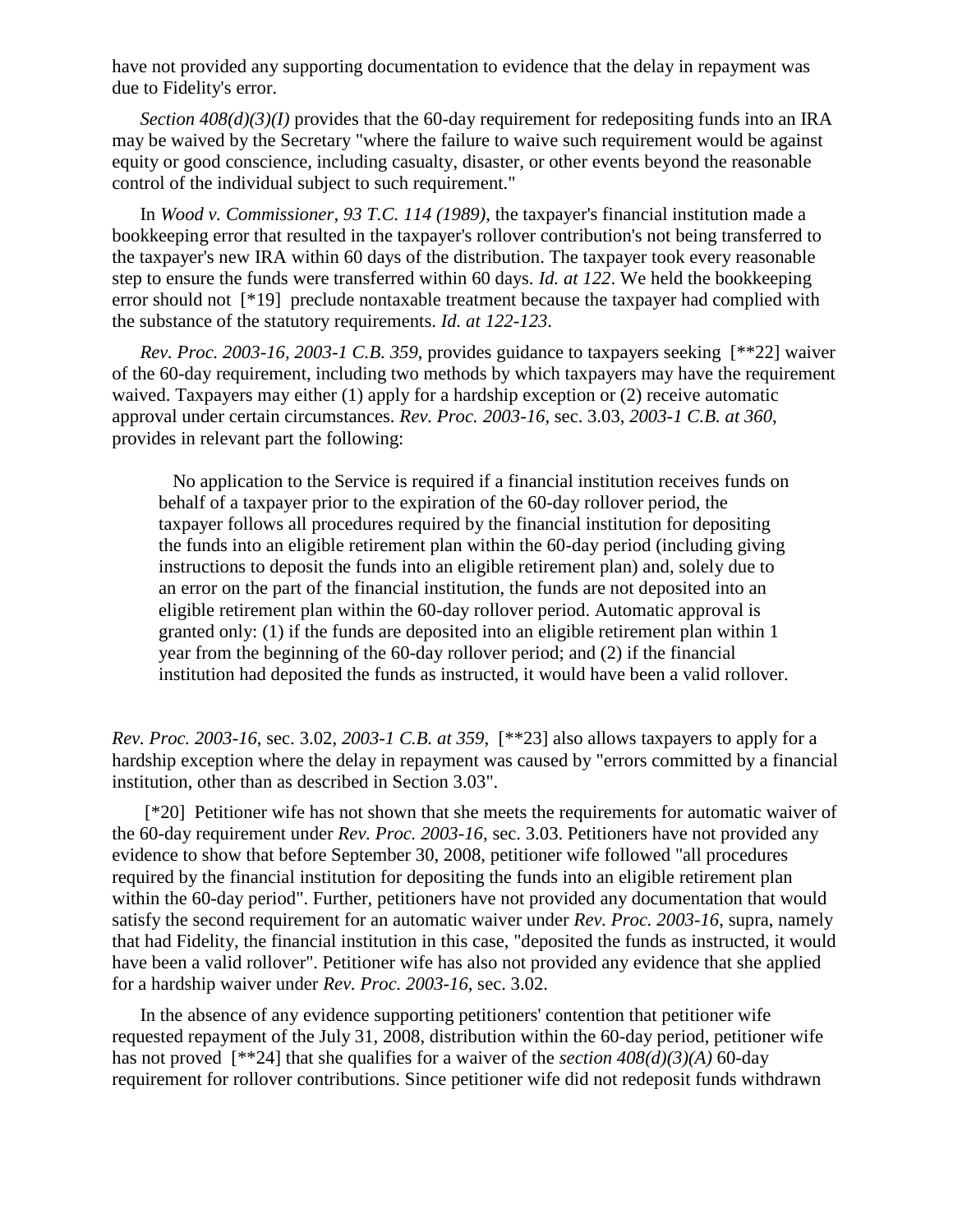from her traditional IRA within 60 days, the full amount of those funds, \$65,064, is includible in petitioners' gross income for taxable year 2008.

## [\*21] V. *Section 72(t)* Additional Tax on Early Distribution

*Section 72(t)(1)* imposes a 10% additional tax on a taxpayer who receives an early distribution from a qualified retirement plan, unless such taxpayer satisfies one of the exemptions found in *section 72(t)(2)*. In particular, *section 72(t)(2)(A)(i)* provides an exemption for taxpayers who have attained age 591/2. Respondent determined and we have found that petitioner wife received an early distribution from her traditional IRA, a qualified retirement plan for purposes of *section 72(t)*. See *sec. 4974(c)(4)*. Petitioner wife had not attained age 59 1/2 at the time of the July 31, 2008, distribution. Petitioner wife has not shown that she qualifies for any of the other exemptions in *section 72(t)(2)*. See *Phillips v. Comm'r, T.C. Memo 2013-42*. Therefore, petitioners are liable for the additional 10% tax on the early distribution [\*\*25] of \$65,064 from petitioner wife's traditional IRA.

#### VI. *Section 6662(a)* Accuracy-Related Penalty

*Section 6662(a)* and *(b)(1)* and *(2)* imposes a penalty equal to 20% of any portion of an underpayment that is attributable to, inter alia, negligence or disregard of rules or regulations, or any substantial understatement of income tax. Because we find that there was an underpayment attributable to a substantial understatement of income tax under *section 6662(a)*, we do not need to determine [\*22] whether such underpayment was attributable to negligence or disregard of the rules or regulations.

*Section 6662(d)(1)* defines a substantial understatement as an understatement that exceeds the greater of 10% of the tax required to be shown on the return for the taxable year or \$5,000. *Section 6662(d)(2)(A)* defines "understatement" as the excess of the amount of tax required to be shown on the return for the taxable year over the amount of tax imposed which is shown on the return.

Generally, the Commissioner bears the burden of production with respect to any penalty, including the accuracy-related penalty. *Sec. 7491(c)*; *Higbee v. Comm'r, 116 T.C. 438, 446 (2001)*. To meet that burden, the Commissioner [\*\*26] must come forward with sufficient evidence indicating that it is appropriate to impose the relevant penalty. *Higbee v. Comm'r, 116 T.C. at 446*. However, once the Commissioner has met the burden of production, the burden of proof remains with the taxpayer, including the burden of proving that the penalty is inappropriate because of substantial authority or reasonable cause under *section 6664*. See *Rule 142(a)*; *Higbee v. Comm'r, 116 T.C. at 446-449*.

Since the July 6, 2008, distribution from petitioner husband's rollover IRA and the July 31, 2008, distribution from petitioner wife's traditional IRA are fully [\*23] includible in petitioners' income for taxable year 2008, petitioners should have reported a total tax of \$139,526. Petitioners reported tax on their 2008 Form 1040, U.S. Individual Income Tax Return, of \$88,228. The understatement of tax is equal to the difference between the two amounts, or \$51,298. The understatement of \$51,298 exceeds 10% of the tax required to be shown on the return for the taxable year, \$13,953, which is greater than \$5,000. Thus, the understatement is substantial for purposes of the *section 6662(a)* accuracy-related penalty. We conclude that respondent [\*\*27] met his burden of production in showing that petitioners substantially understated their income tax for the 2008 taxable year.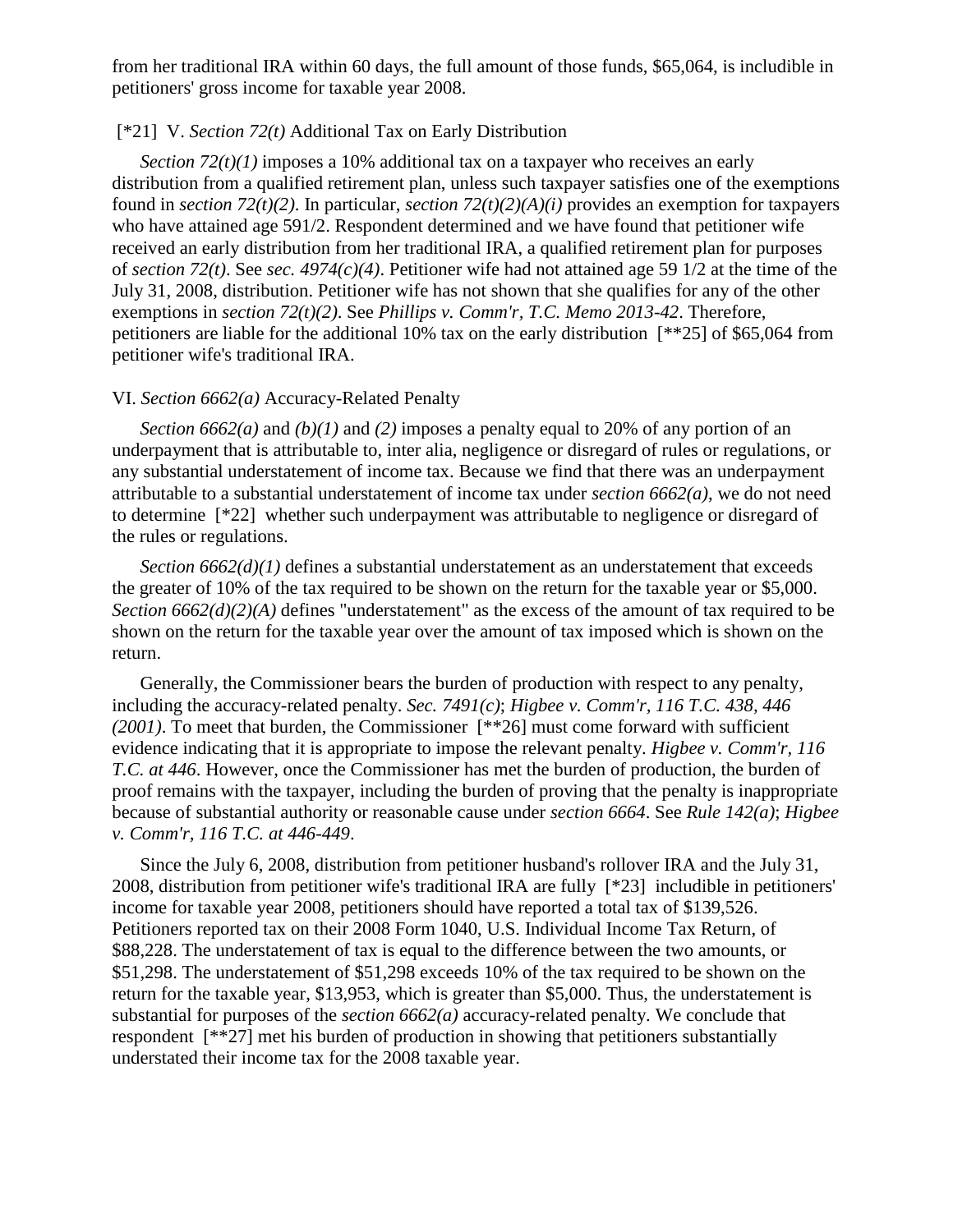*Section 6662(d)(2)(B)* reduces the amount of the understatement determined under *section 6662(d)(2)(A)* if the taxpayer can show either (i) there was substantial authority for the taxpayer's treatment of an item to which the understatement is attributable or (ii) the taxpayer disclosed the relevant facts in his or her return and there was a reasonable basis for the tax treatment of the item. We address each of these requirements in turn.

The substantial authority standard under *section 6662(d)(2)(B)(i)* is "an objective standard involving an analysis of the law and application of the law to relevant facts." *Lawinger v. Commissioner, 103 T.C. 428, 440 n.8 (1994)*.

[\*24] Substantial authority exists only when the weight of the authorities supporting the treatment of the tax item is substantial in relation to the weight of the authorities supporting contrary treatment. *Sec. 1.6662-4(d)(3)(i), Income Tax Regs.* If there is substantial authority for the tax treatment of an item, the tax attributable to the item is not included in the calculation of the understatement under *section 6662(d)*. [\*\*28] *Sec. 1.6662-4(d)(1), Income Tax Regs.* The taxpayer bears the burden of proving that substantial authority or reasonable cause supports the position taken in the taxpayer's return. *Higbee v. Comm'r, 116 T.C. at 446*.

Petitioners cite no authority supporting their position that the *section 408(d)(3)(B)* limitation applies separately to each IRA maintained by a taxpayer and not, as respondent argues and we agree, that the limitation applies across all IRAs maintained by a taxpayer. Petitioners merely assert that *Martin I* and *Martin III* do not apply to the present case since the taxpayer in that case made multiple withdrawals from the same IRA. Petitioners do not cite any authority from the Court or any other authority that would distinguish the Martin cases from the issue presented before the Court. Accordingly, petitioners have not met their burden of proving that the weight of the authorities supporting the treatment of the IRA [\*25] distributions is substantial in relation to the weight of the authorities supporting contrary treatment.

Alternatively, a taxpayer is entitled to a reduction of the *section 6662(d)(2)(A)* understatement if the taxpayer can show that he or she disclosed the [\*\*29] relevant facts in his or her return and there was a reasonable basis for the taxpayer's position. *Sec. 6662(d)(2)(B)(ii)(I)* and *(II)*. Disclosure of an item is adequate if disclosure is made on the taxpayer's income tax return or a properly completed form attached to the taxpayer's return or is made on an a qualified amended return. *Sec. 1.6662-4(f)(1)* and *(2), Income Tax Regs.* Respondent asserts that petitioners have failed to satisfy this requirement as they did not report income from the distributions on their return or a properly completed form attached to the return. An analysis of petitioners' 2008 Form 1040 confirms that they reported no taxable income from the 2008 distributions. Petitioners did not disclose in their return relevant facts concerning the distributions. Accordingly, they fail the first requirement of the *section 6662(d)(2)(B)(ii)* exception, and we need not analyze whether petitioners had a reasonable basis for their position.

*Section 6664(c)(1)* provides another method by which petitioners may avoid the *section 6662(a)* penalty: no penalty shall be imposed under *section 6662* with regard to any portion of an underpayment if it can be shown that there was [\*26] reasonable [\*\*30] cause for such portion and that the taxpayer acted in good faith with respect to such portion. The decision as to whether a taxpayer acted with reasonable cause and in good faith is made on a case-by-case basis, taking into account all pertinent facts and circumstances. *Sec. 1.6664-4(b)(1), Income Tax Regs.* In contrast to the objective standard for determining substantial authority, the test as to a taxpayer's reasonable cause and good faith is a subjective one that considers the taxpayer's background. Id. In particular, *section 1.6664-4(b)(1), Income Tax Regs.*, provides that reasonable cause and good faith may be present where there is "an honest misunderstanding of fact or law that is reasonable in light of all of the facts and circumstances, including the experience, knowledge, and education